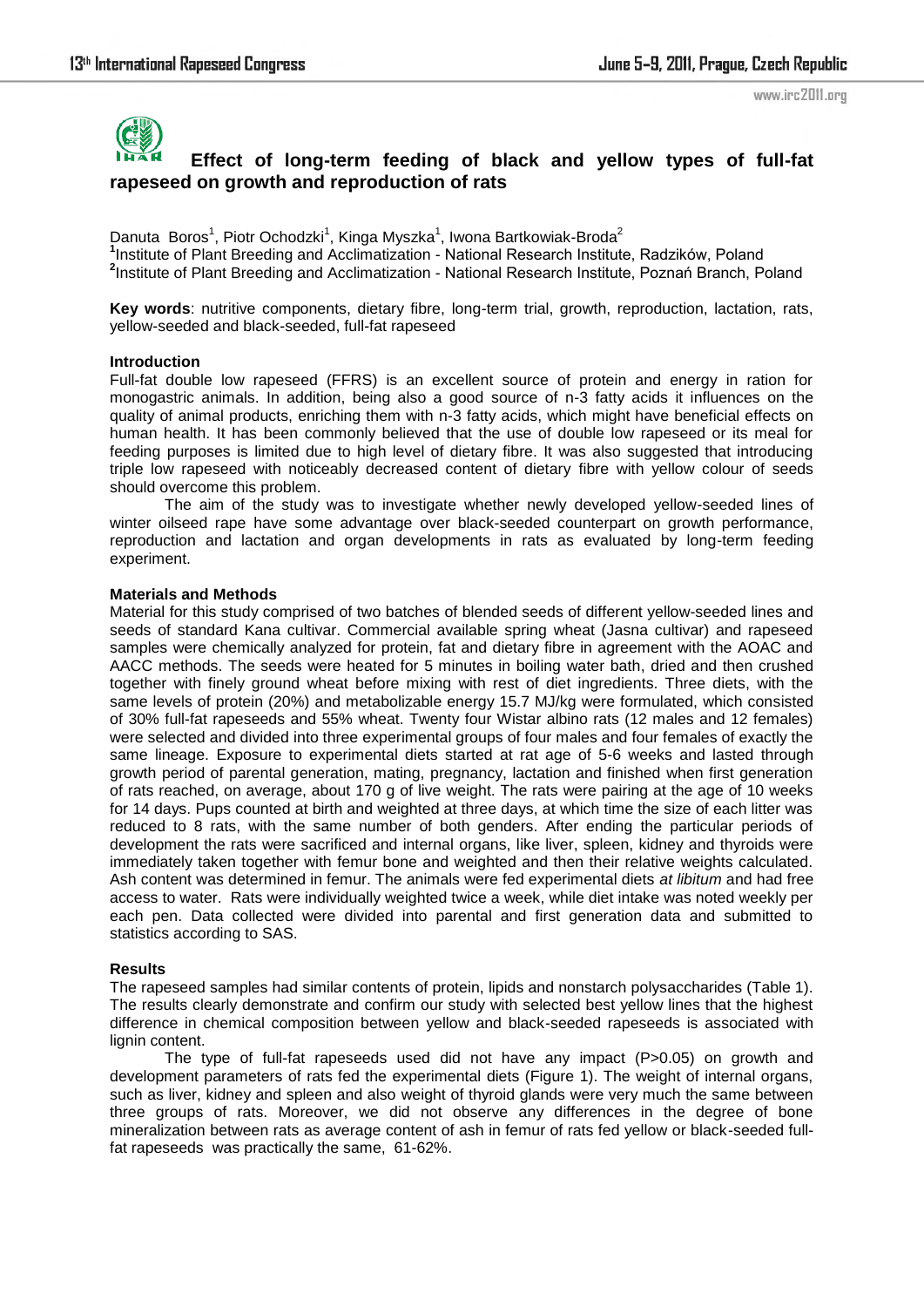www.irc2011.org

| ט טו<br>Item                                            | Wheat   | Black rapeseed | Yellow<br>rapeseed A | Yellow<br>rapeseed B |  |
|---------------------------------------------------------|---------|----------------|----------------------|----------------------|--|
| Protein                                                 | 145     | 237            | 232                  | 215                  |  |
| <b>Total lipids</b>                                     | 27      | 462            | 468                  | 525                  |  |
| Water-soluble NSP                                       | 37      | 48             | 29                   | 41                   |  |
| Water-insoluble NSP                                     | 68      | 67             | 83                   | 83                   |  |
| <b>Total NSP</b>                                        | 105     | 115            | 112                  | 124                  |  |
| arabinose*                                              | 27(6)   | 51 (16)        | 49 (9)               | 58 (15)              |  |
| xylose                                                  | 46 (10) | 21(7)          | 25(6)                | 28(5)                |  |
| mannose                                                 | 3(1)    | 4(2)           | 5(2)                 | 4(2)                 |  |
| galactose                                               | 3(1)    | 21(7)          | 23(7)                | 22(6)                |  |
| glucose                                                 | 38 (22) | 31(22)         | 22(9)                | 26 (17)              |  |
| Klason lignin                                           | 29      | 135            | 76                   | 52                   |  |
| * in the parentheses shown the amount of soluble sugars |         |                |                      |                      |  |

Table 1. *Chemical composition of wheat and full fat rapeseed samples used in experimental diets (g/kg DM)*

Figure1. *Growth curves of paternal and first generations of rats fed diets containing either black-seeded (BRS), or two different blends of yellow-seeded (YSR I and YSR II) full-fat rapeseeds.*